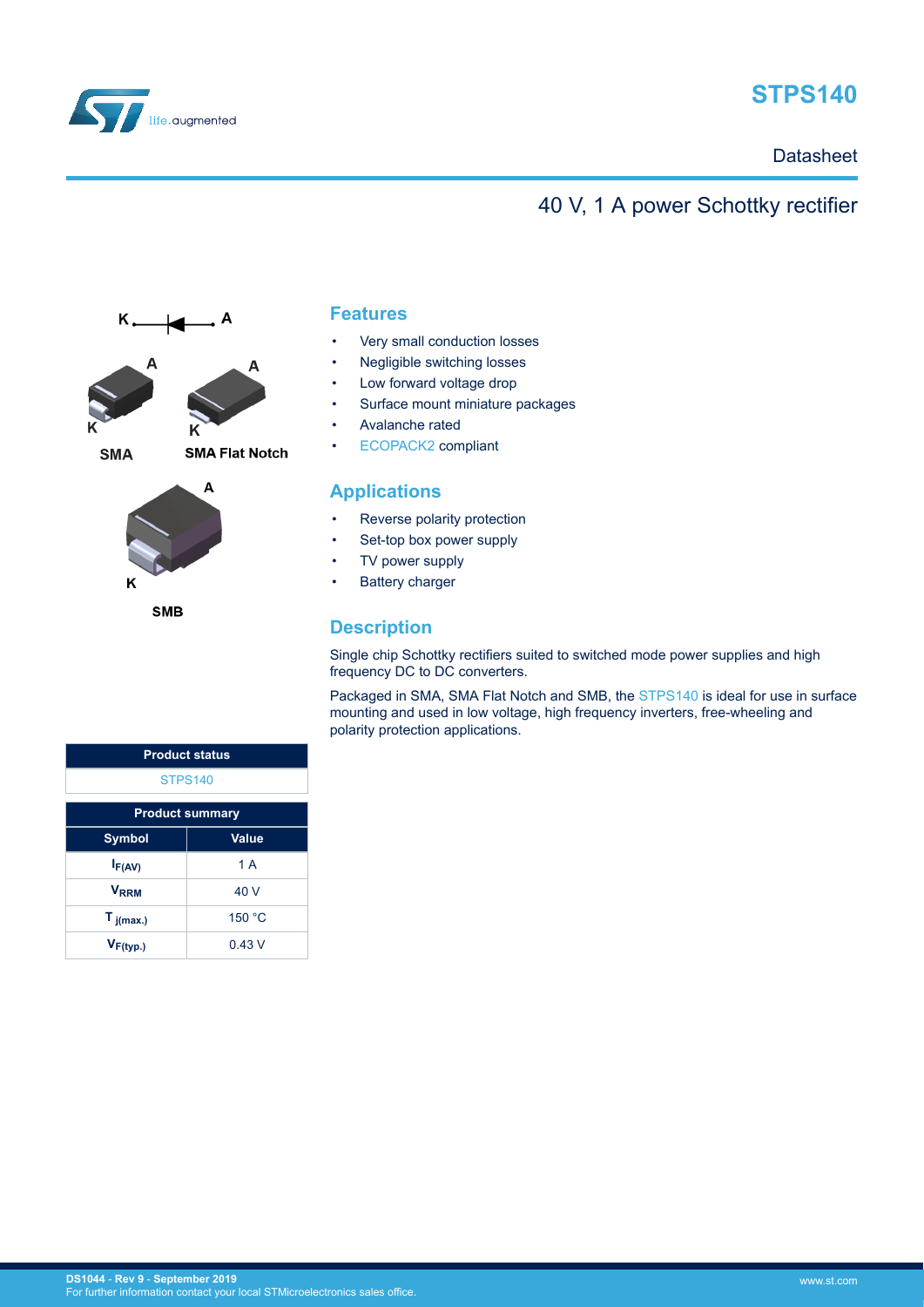## <span id="page-1-0"></span>**1 Characteristics**

### **Table 1. Absolute ratings (limiting values at 25 °C, unless otherwise specified)**

| Symbol                 | <b>Parameter</b>                                                          |                       |                | Value           | <b>Unit</b>  |
|------------------------|---------------------------------------------------------------------------|-----------------------|----------------|-----------------|--------------|
| <b>V<sub>RRM</sub></b> | Repetitive peak reverse voltage                                           |                       |                | 40              | $\vee$       |
| I <sub>F(RMS)</sub>    | Forward rms current                                                       |                       |                | 7               | A            |
|                        |                                                                           | <b>SMA</b>            | $T_1 = 130 °C$ |                 |              |
| $I_{F(AV)}$            | Average forward current $\delta$ = 0.5, square wave                       | <b>SMA Flat Notch</b> | $T_1 = 135 °C$ |                 | A            |
|                        |                                                                           | <b>SMB</b>            | $T_1 = 135 °C$ |                 |              |
| I <sub>FSM</sub>       | $tn$ = 10 ms sinusoidal<br>Surge non repetitive forward current           |                       |                | 60              | A            |
| P <sub>ARM</sub>       | $t_p$ = 10 µs, T <sub>i</sub> = 125 °C<br>Repetitive peak avalanche power |                       | 65             | W               |              |
| $T_{\text{stg}}$       | Storage temperature range                                                 |                       |                | $-65$ to $+150$ | $^{\circ}$ C |
| $T_{\rm i}$            | Operating junction temperature <sup>(1)</sup>                             |                       |                | $+150$          | $^{\circ}$ C |

*1. (dPtot/dT<sup>j</sup> ) < (1/Rth(j-a)) condition to avoid thermal runaway for a diode on its own heatsink.*

### **Table 2. Thermal resistance parameter**

| Symbol                            | <b>Parameter</b> |                       | Max. value | <b>Unit</b> |
|-----------------------------------|------------------|-----------------------|------------|-------------|
| $R_{th(i-l)}$<br>Junction to lead | <b>SMA</b>       | 30                    |            |             |
|                                   |                  | <b>SMA Flat Notch</b> | 20         | °C/W        |
|                                   |                  | <b>SMB</b>            | 25         |             |

For more information, please refer to the following application note :

• AN5088 : Rectifiers thermal management, handling and mounting recommendations

### **Table 3. Static electrical characteristics**

| <b>Symbol</b>        | <b>Parameter</b>        | <b>Test conditions</b> |                 | Min.                     | Typ. | Max.           | <b>Unit</b> |
|----------------------|-------------------------|------------------------|-----------------|--------------------------|------|----------------|-------------|
| $I_R$ <sup>(1)</sup> | Reverse leakage current | $T_i = 25 °C$          | $V_R = V_{RRM}$ | $\overline{\phantom{a}}$ |      | 12             | μA          |
|                      |                         | $T_i = 100 °C$         |                 | $\overline{\phantom{0}}$ | 0.25 | $\overline{2}$ | mA          |
| $V_F^{(2)}$          | Forward voltage drop    | $T_i = 25 °C$          | $I_F = 1 A$     | $\overline{a}$           |      | 0.55           | $\vee$      |
|                      |                         | $T_i = 125 °C$         |                 | $\overline{\phantom{a}}$ | 0.43 |                |             |
|                      |                         | $T_i = 25 °C$          | $I_F = 2 A$     | $\overline{\phantom{0}}$ |      | 0.65           |             |
|                      |                         | $T_i = 125 °C$         |                 | ٠                        | 0.53 | 0.60           |             |

*1. Pulse test: tp = 5 ms, δ < 2%*

*2. Pulse test: tp = 380 µs, δ < 2%*

To evaluate the conduction losses, use the following equation:

 $P = 0.40 \times I_{F(AV)} + 0.10 \times I_{F}^{2}(RMS)$ 

For more information, please refer to the following application notes related to the power losses :

- AN604: Calculation of conduction losses in a power rectifier
- AN4021: Calculation of reverse losses on a power diode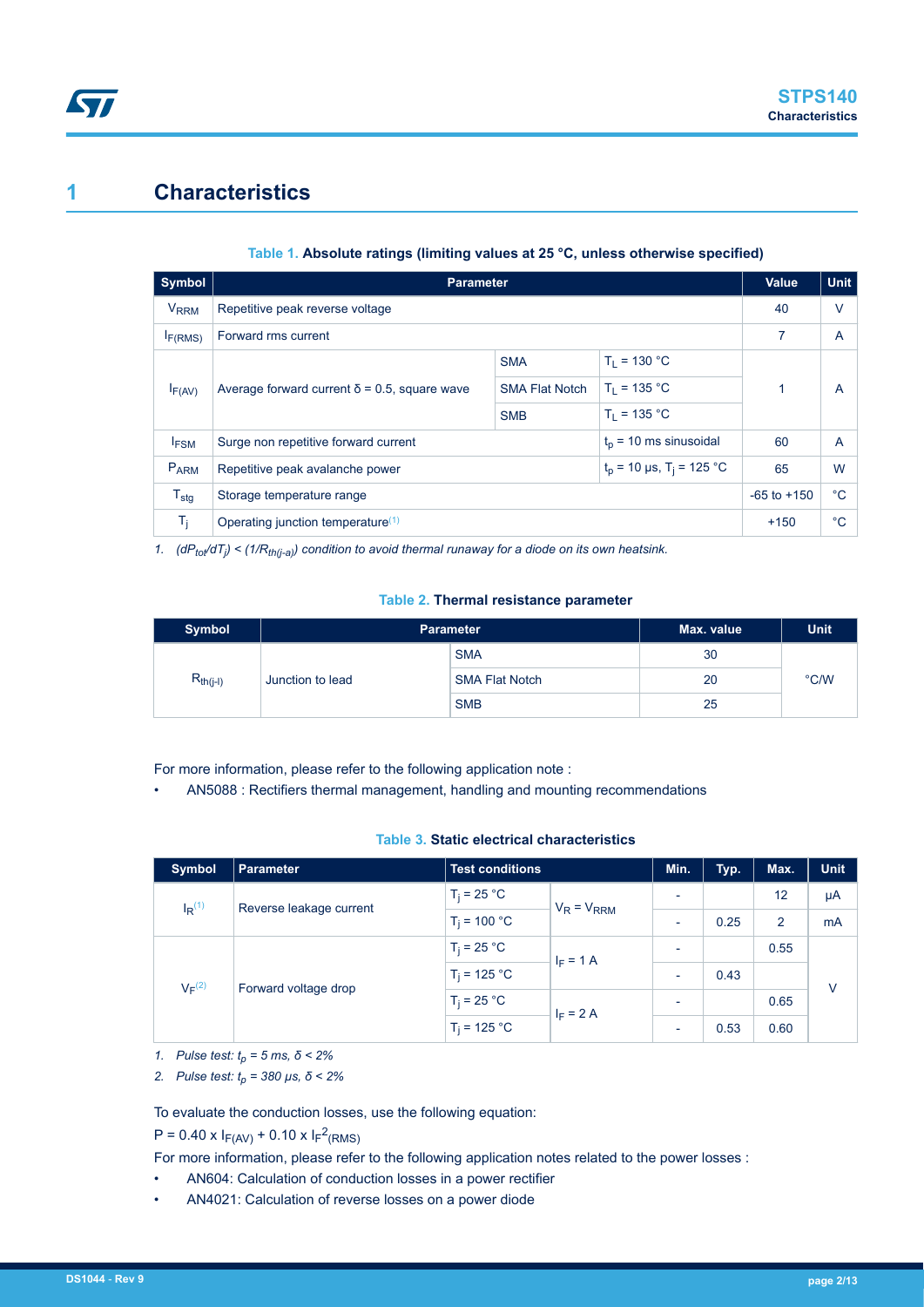### <span id="page-2-0"></span>**1.1 Characteristics (curves)**





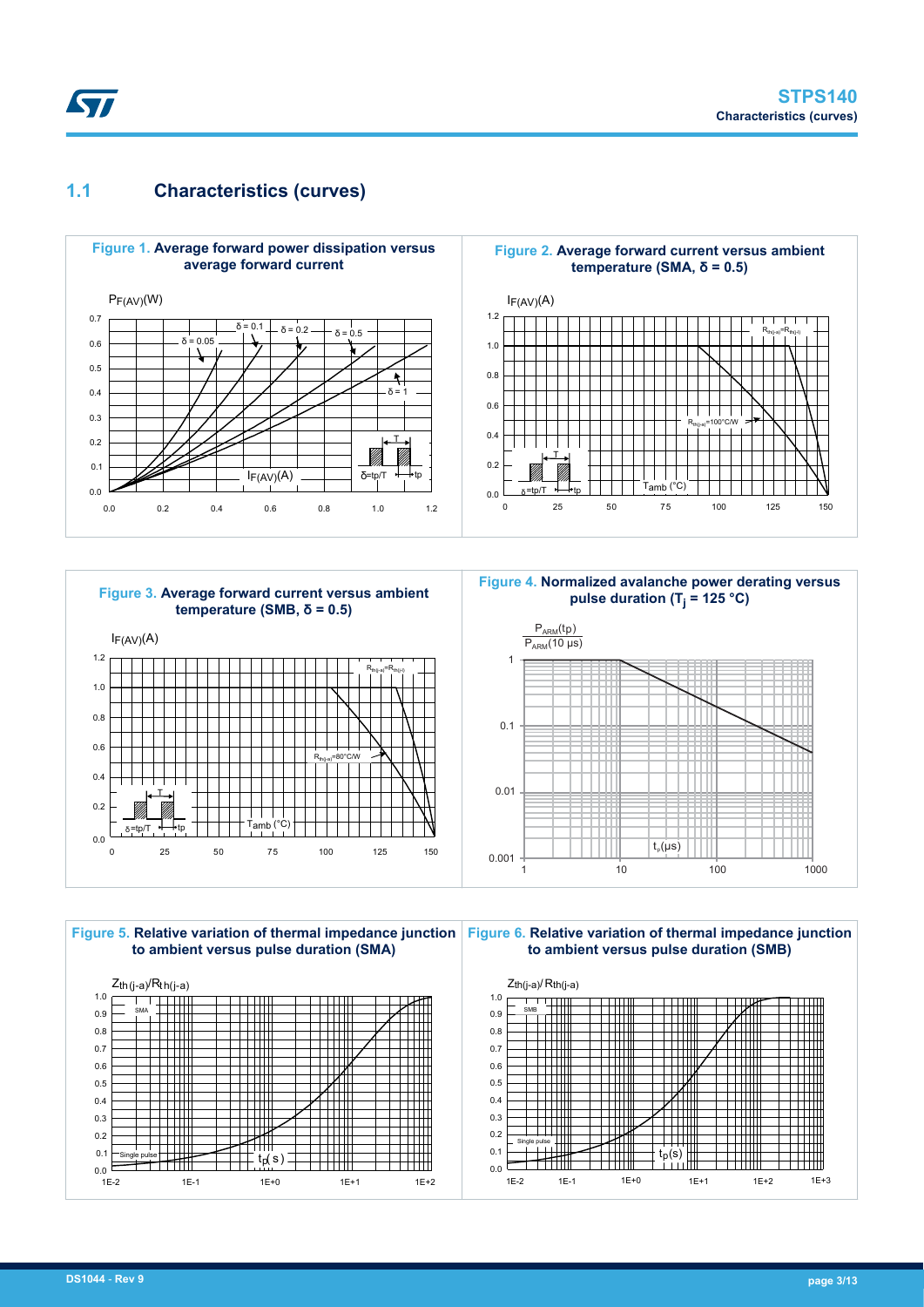







**Figure 10. Thermal resistance junction to ambient versus copper surface under each lead (typical values)**





**Figure 12. Thermal resistance junction to ambient versus copper surface under each lead (SMA Flat Notch)**



57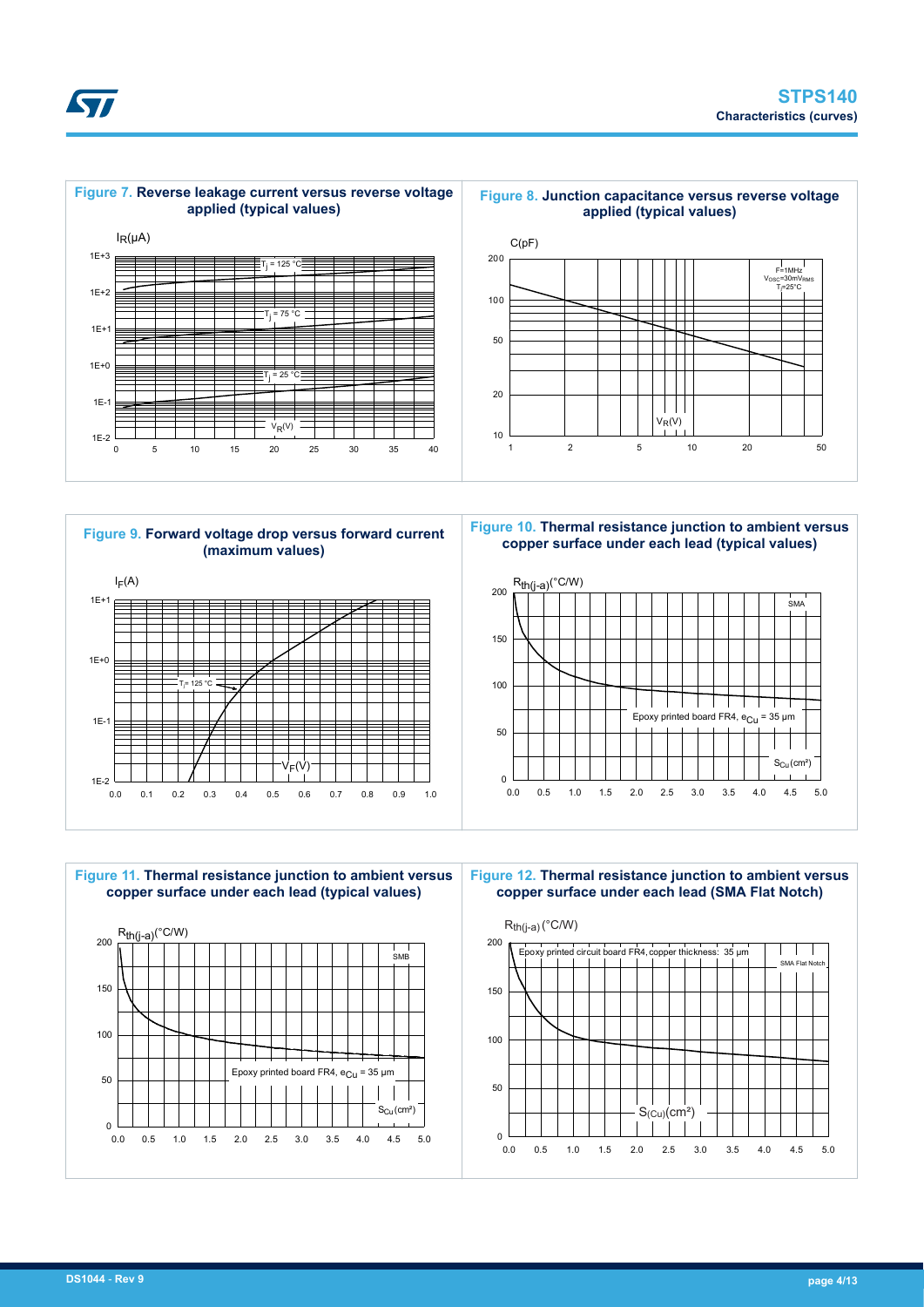# <span id="page-4-0"></span>**2 Package information**

In order to meet environmental requirements, ST offers these devices in different grades of [ECOPACK](https://www.st.com/ecopack) packages, depending on their level of environmental compliance. ECOPACK specifications, grade definitions and product status are available at: [www.st.com.](http://www.st.com) ECOPACK is an ST trademark.

**2.1 SMA package information**

- Epoxy meets UL94, V0
- Cooling method : by conduction (C)



#### **Figure 13. SMA package outline**

#### **Table 4. SMA package mechanical data**

b

 $\overline{\phantom{a}}$ 

 $\overline{\phantom{a}}$ 

|             | <b>Dimensions</b>  |      |                             |       |  |
|-------------|--------------------|------|-----------------------------|-------|--|
| Ref.        | <b>Millimeters</b> |      | Inches (for reference only) |       |  |
|             | Min.               | Max. | Min.                        | Max.  |  |
| A1          | 1.90               | 2.45 | 0.074                       | 0.097 |  |
| A2          | 0.05               | 0.20 | 0.001                       | 0.008 |  |
| b           | 1.25               | 1.65 | 0.049                       | 0.065 |  |
| $\mathbf c$ | 0.15               | 0.40 | 0.005                       | 0.016 |  |
| D           | 2.25               | 2.90 | 0.088                       | 0.115 |  |
| E           | 4.80               | 5.35 | 0.188                       | 0.211 |  |
| E1          | 3.95               | 4.60 | 0.155                       | 0.182 |  |
| L           | 0.75               | 1.50 | 0.029                       | 0.060 |  |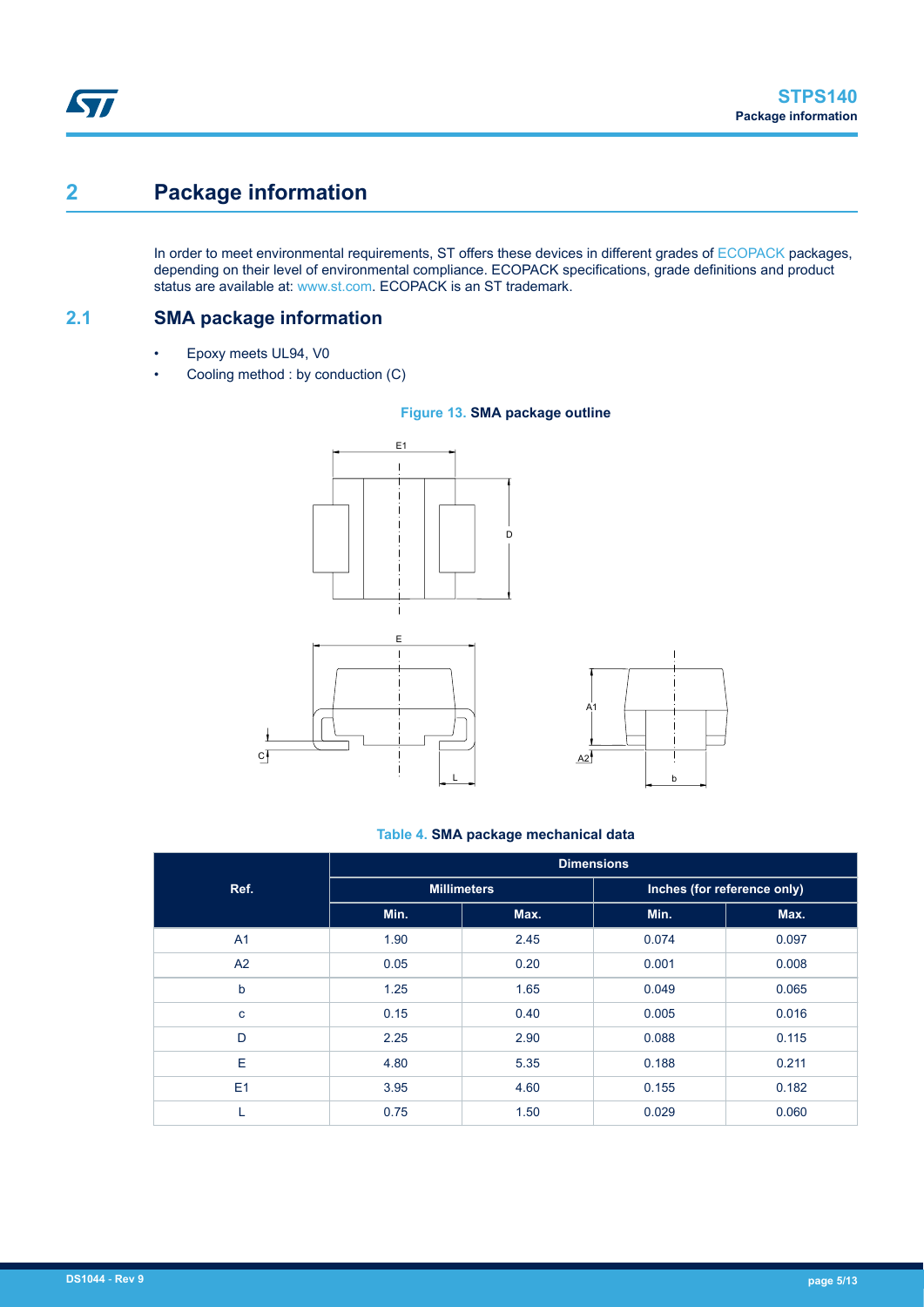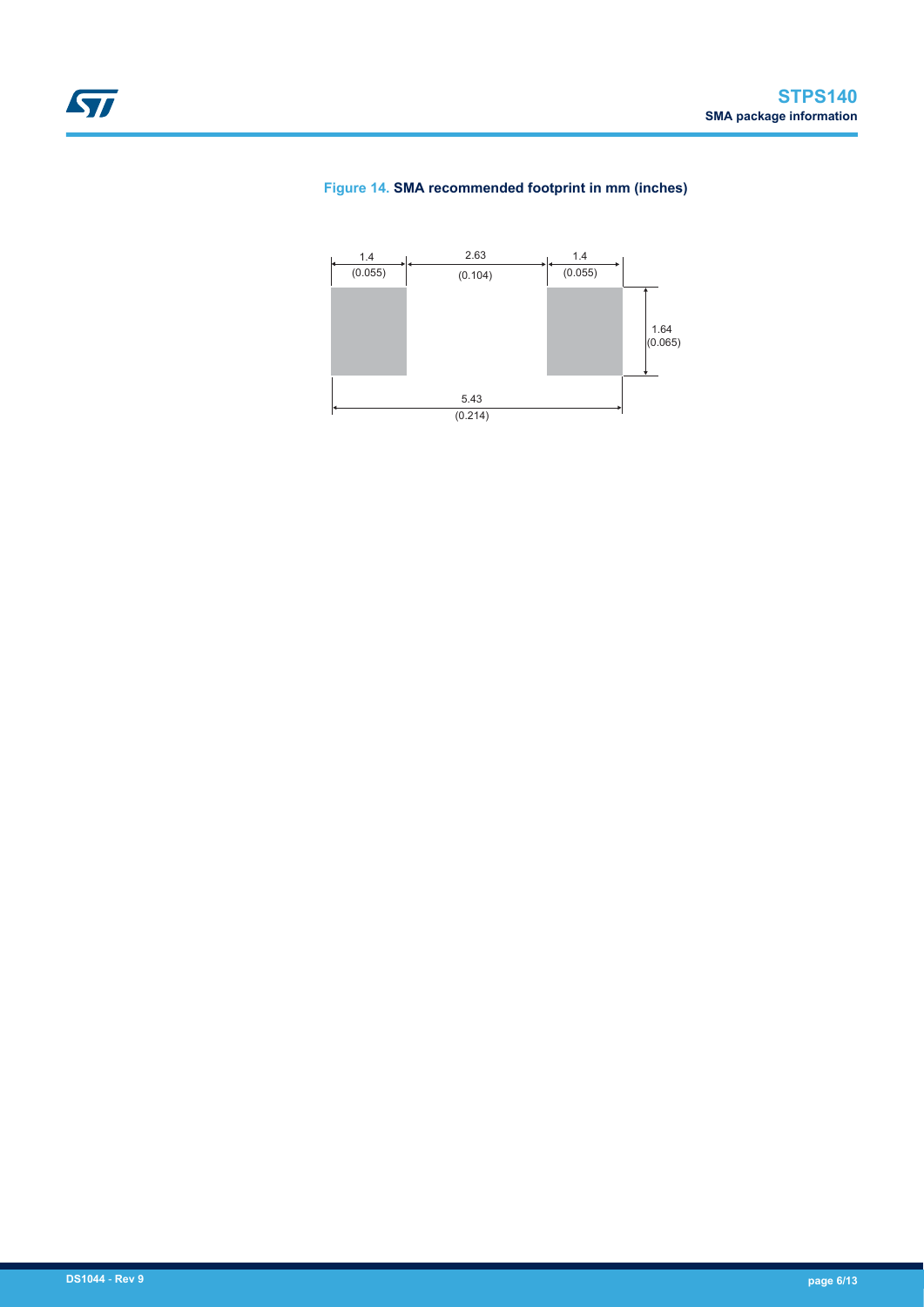### <span id="page-6-0"></span>**2.2 SMA Flat Notch package information**

- Epoxy meets UL94, V0
- Cooling method: by conduction (C)
- Band indicates cathode

### **Figure 15. SMA Flat Notch package outline**







### **Table 5. SMA Flat Notch package mechanical data**

|                | <b>Dimensions</b> |                    |             |       |                             |             |  |
|----------------|-------------------|--------------------|-------------|-------|-----------------------------|-------------|--|
| Ref.           |                   | <b>Millimeters</b> |             |       | Inches (for reference only) |             |  |
|                | Min.              | Typ.               | Max.        | Min.  | Typ.                        | Max.        |  |
| A1             | 0.90              |                    | 1.10        | 0.035 |                             | 0.044       |  |
| A1             |                   | 0.05               |             |       | 0.002                       |             |  |
| $\sf b$        | 1.25              |                    | 1.65        | 0.049 |                             | 0.065       |  |
| $\mathsf C$    | 0.15              |                    | 0.40        | 0.005 |                             | 0.016       |  |
| D              | 2.25              |                    | 2.90        | 0.088 |                             | 0.115       |  |
| E              | 5.00              |                    | 5.35        | 0.196 |                             | 0.211       |  |
| E <sub>1</sub> | 3.95              |                    | 4.60        | 0.155 |                             | 0.182       |  |
| G              |                   | 2.00               |             |       | 0.079                       |             |  |
| G <sub>1</sub> |                   | 0.85               |             |       | 0.033                       |             |  |
| Г              | 0.75              |                    | 1.20        | 0.029 |                             |             |  |
| L1             |                   | 0.45               |             |       | 0.018                       |             |  |
| L2             |                   | 0.45               |             |       | 0.018                       |             |  |
| L <sub>3</sub> |                   | 0.05               |             |       | 0.002                       |             |  |
| $\vee$         |                   |                    | $8^{\circ}$ |       |                             | $8^{\circ}$ |  |
| V <sub>1</sub> |                   |                    | $8^{\circ}$ |       |                             | $8^{\circ}$ |  |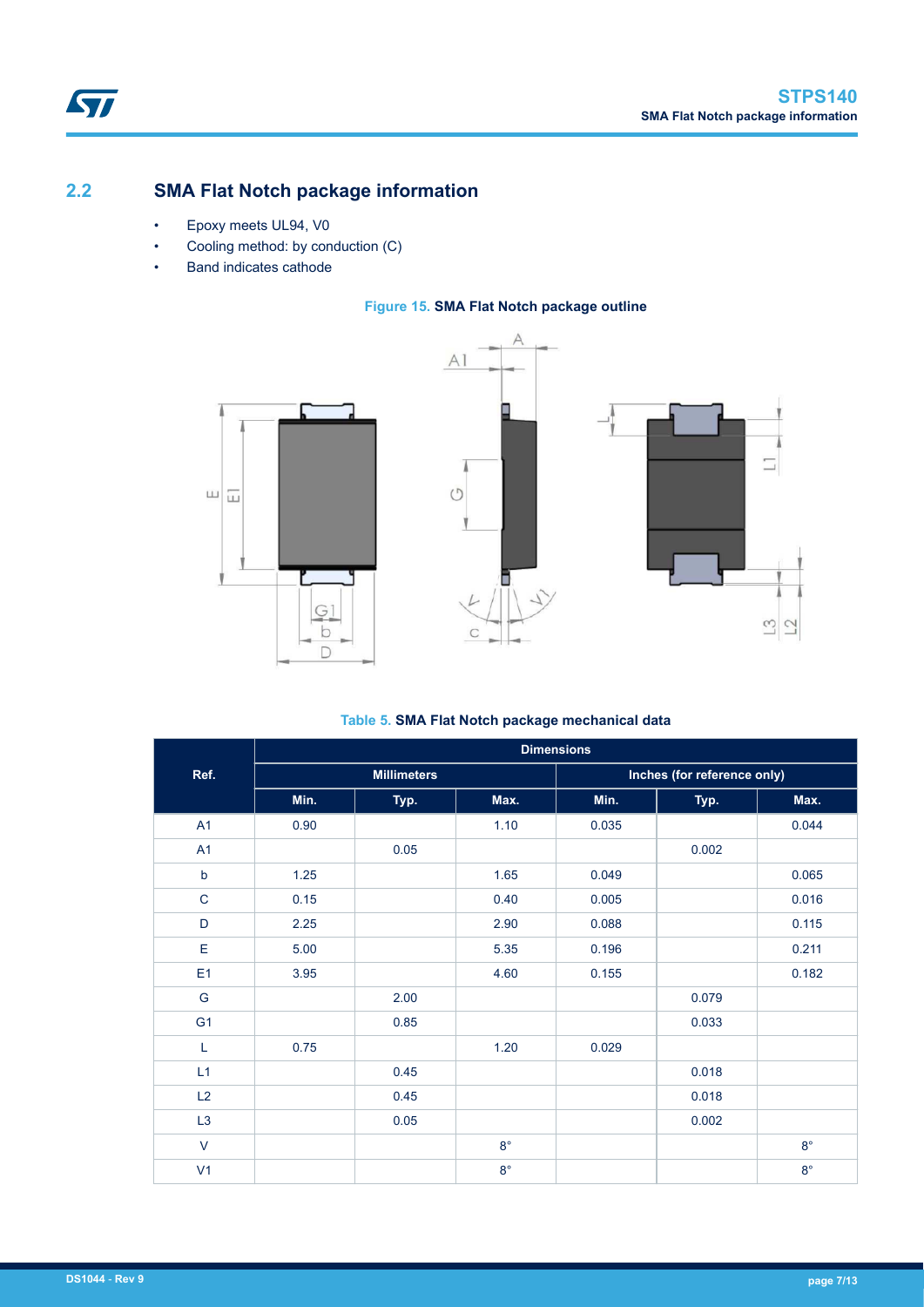### **Figure 16. SMA Flat Notch recommended footprint in mm (inches)**

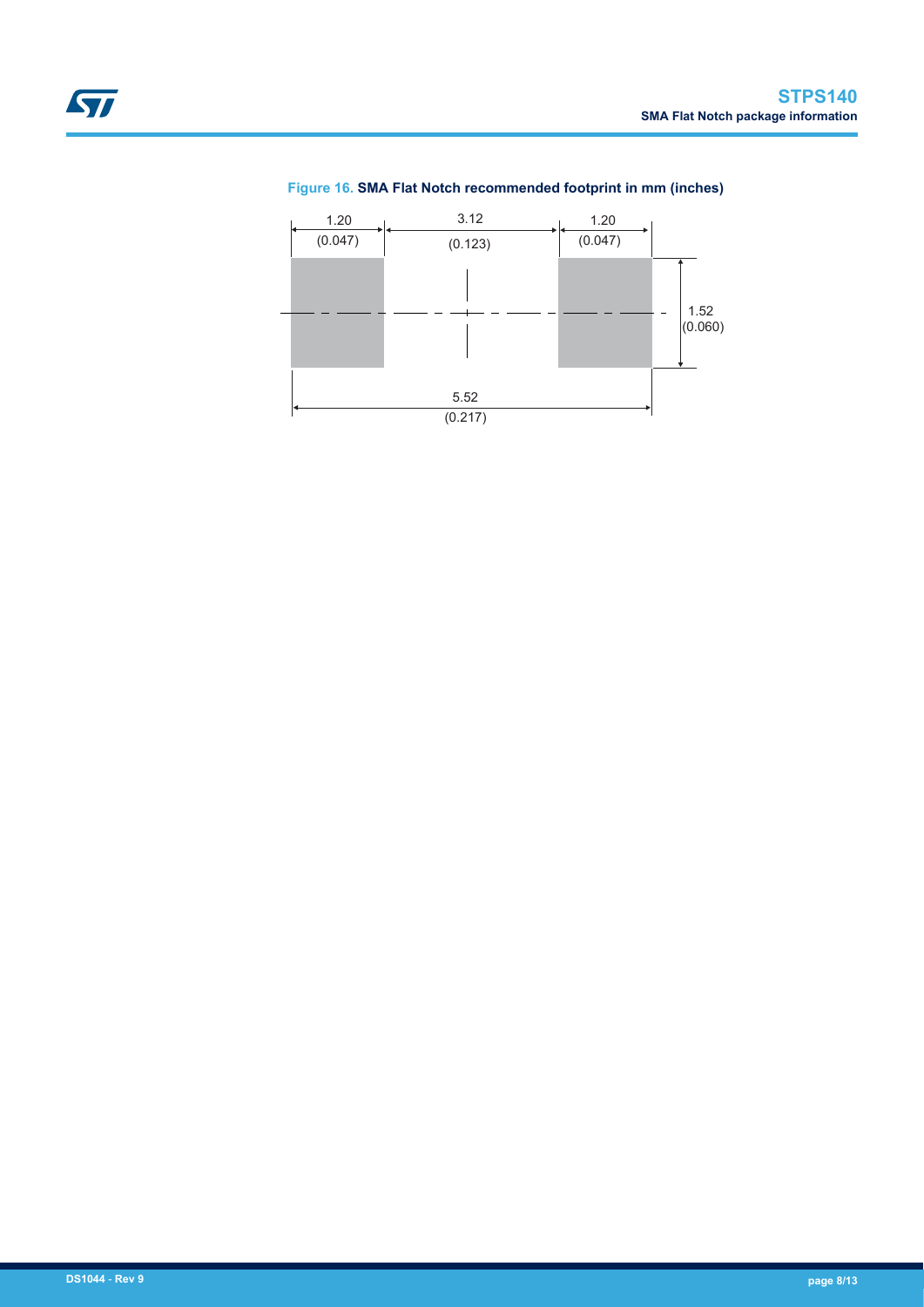### <span id="page-8-0"></span>**2.3 SMB package information**

- Epoxy meets UL94, V0
- Lead-free package









### **Table 6. SMB package mechanical data**

|                | <b>Dimensions</b>  |      |                             |       |  |
|----------------|--------------------|------|-----------------------------|-------|--|
| Ref.           | <b>Millimeters</b> |      | Inches (for reference only) |       |  |
|                | Min.               | Max. | Min.                        | Max.  |  |
| A <sub>1</sub> | 1.90               | 2.45 | 0.074                       | 0.097 |  |
| A2             | 0.05               | 0.20 | 0.001                       | 0.008 |  |
| b              | 1.95               | 2.20 | 0.076                       | 0.087 |  |
| c              | 0.15               | 0.40 | 0.005                       | 0.016 |  |
| D              | 3.30               | 3.95 | 0.129                       | 0.156 |  |
| E              | 5.10               | 5.60 | 0.200                       | 0.221 |  |
| E1             | 4.05               | 4.60 | 0.159                       | 0.182 |  |
| L              | 0.75               | 1.50 | 0.029                       | 0.060 |  |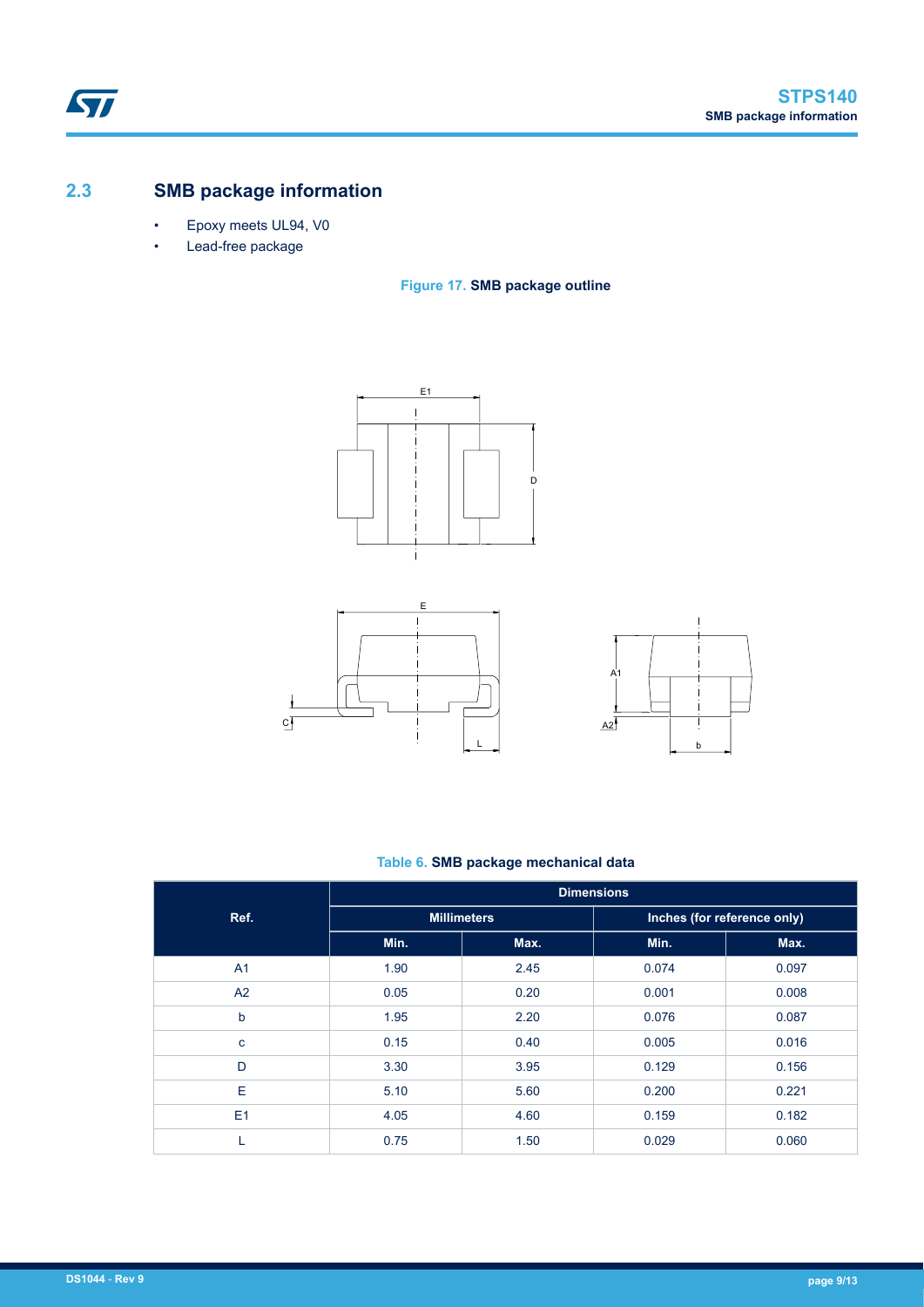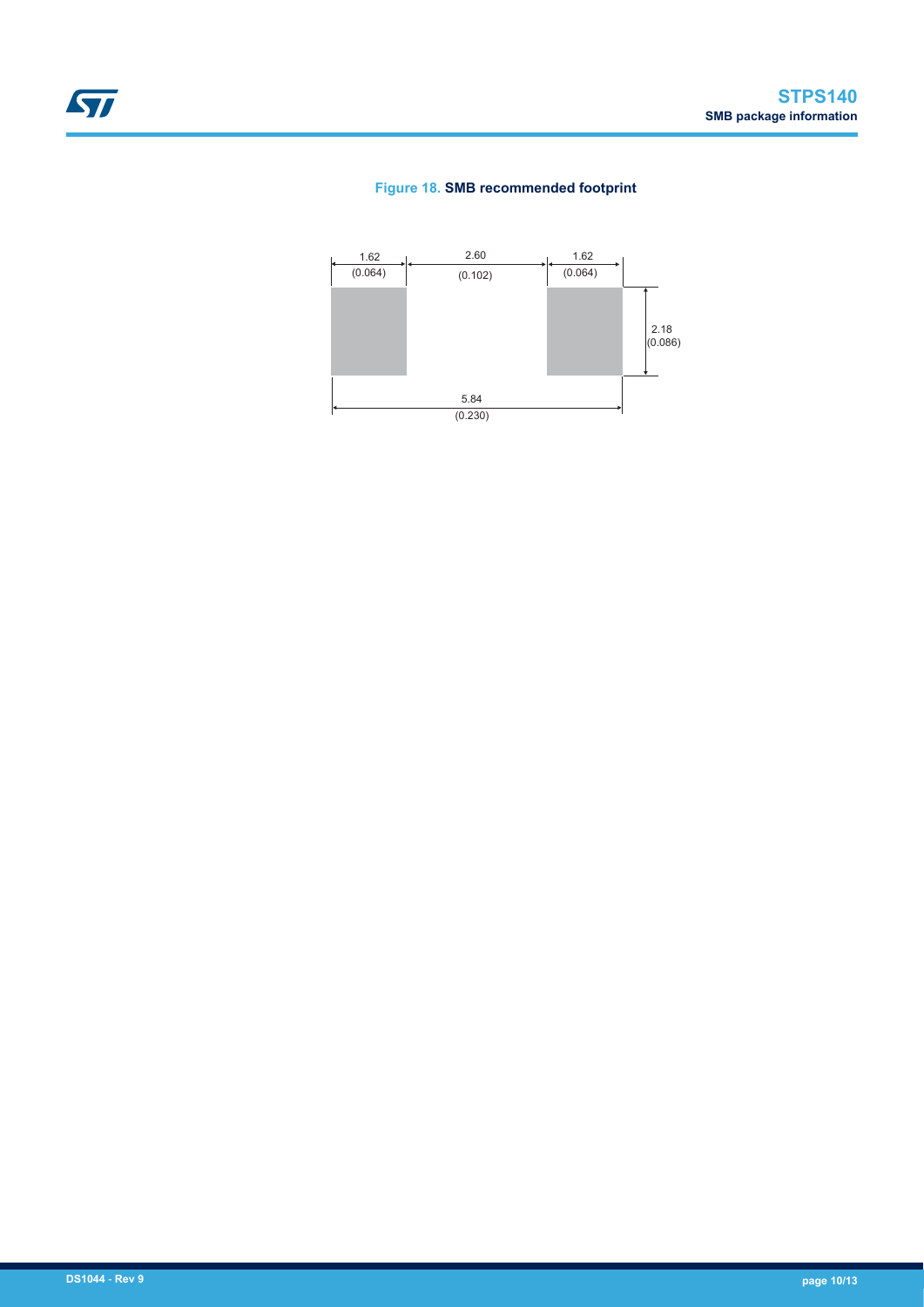# **3 Ordering information**

| Order code | <b>Marking</b>   | Package               | Weight           | Base qty. | Delivery mode |
|------------|------------------|-----------------------|------------------|-----------|---------------|
| STPS140A   | S <sub>140</sub> | <b>SMA</b>            | 68 mg            | 5000      | Tape and reel |
| STPS140AFN | A <sub>140</sub> | <b>SMA Flat Notch</b> | 39 <sub>mg</sub> | 10 000    | Tape and reel |
| STPS140U   | G <sub>14</sub>  | <b>SMB</b>            | $107 \text{ ma}$ | 2500      | Tape and reel |

### **Table 7. Ordering information**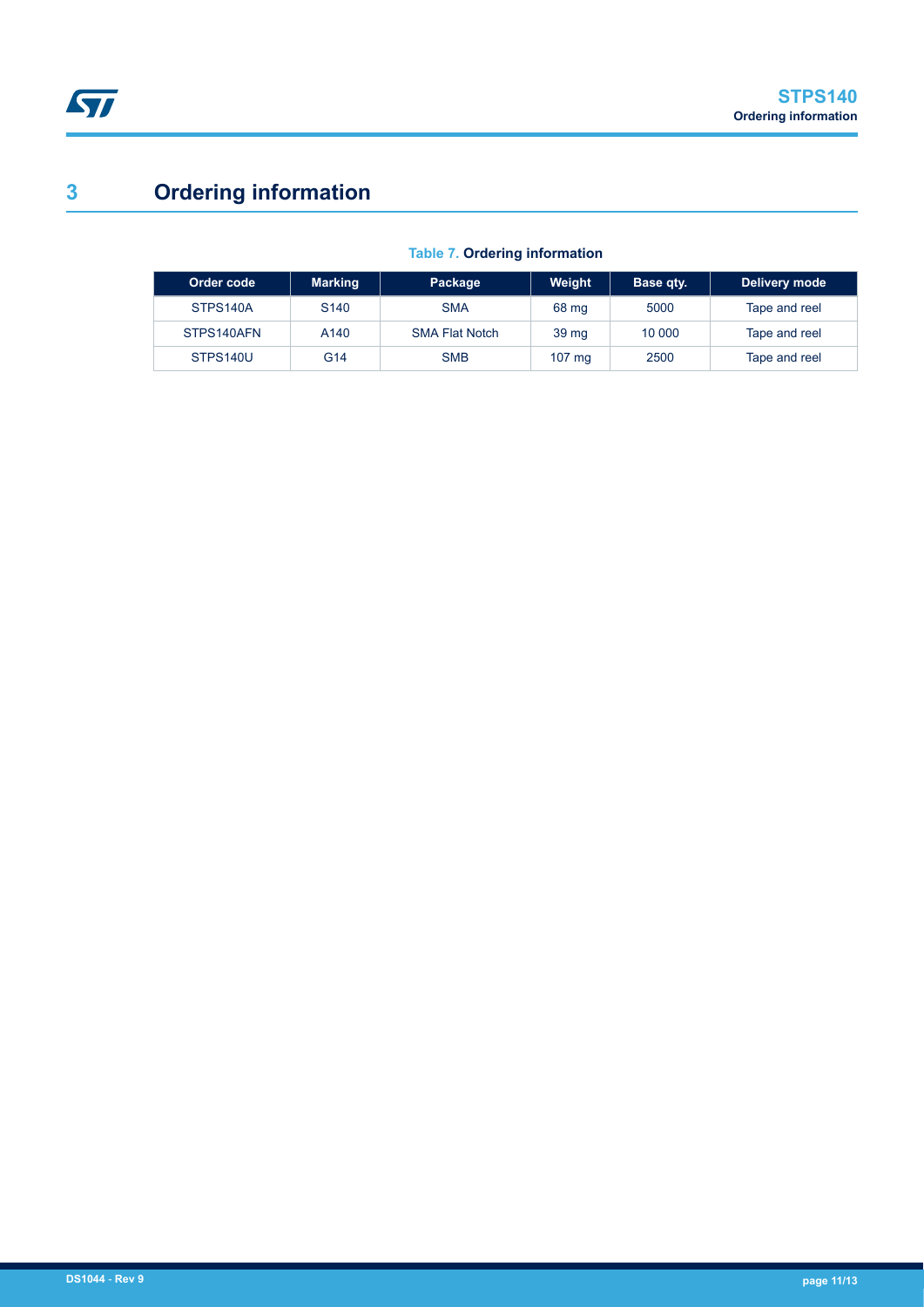# **Revision history**

| <b>Date</b> |     | <b>Revision   Changes</b>                                                                                                                                                                                           |
|-------------|-----|---------------------------------------------------------------------------------------------------------------------------------------------------------------------------------------------------------------------|
| $Jul-2003$  | 7.2 | Last update.                                                                                                                                                                                                        |
| Aug-2004    | 7.3 | SMA package dimensions update. Reference A1 max. changed from 2.70 mm (0.106 inch.) to 2.03<br>mm (0.080).                                                                                                          |
| 25-Nov-2018 | 8   | Updated Table 1. Absolute ratings (limiting values at 25 °C, unless otherwise specified),<br>Figure 4. Normalized avalanche power derating versus pulse duration ( $T_i$ = 125 °C), Section<br>2.3 and Section 2.1. |
| 27-Sep-2019 | 9   | Added Section 2.2 SMA Flat Notch package information.                                                                                                                                                               |

### **Table 8. Document revision history**